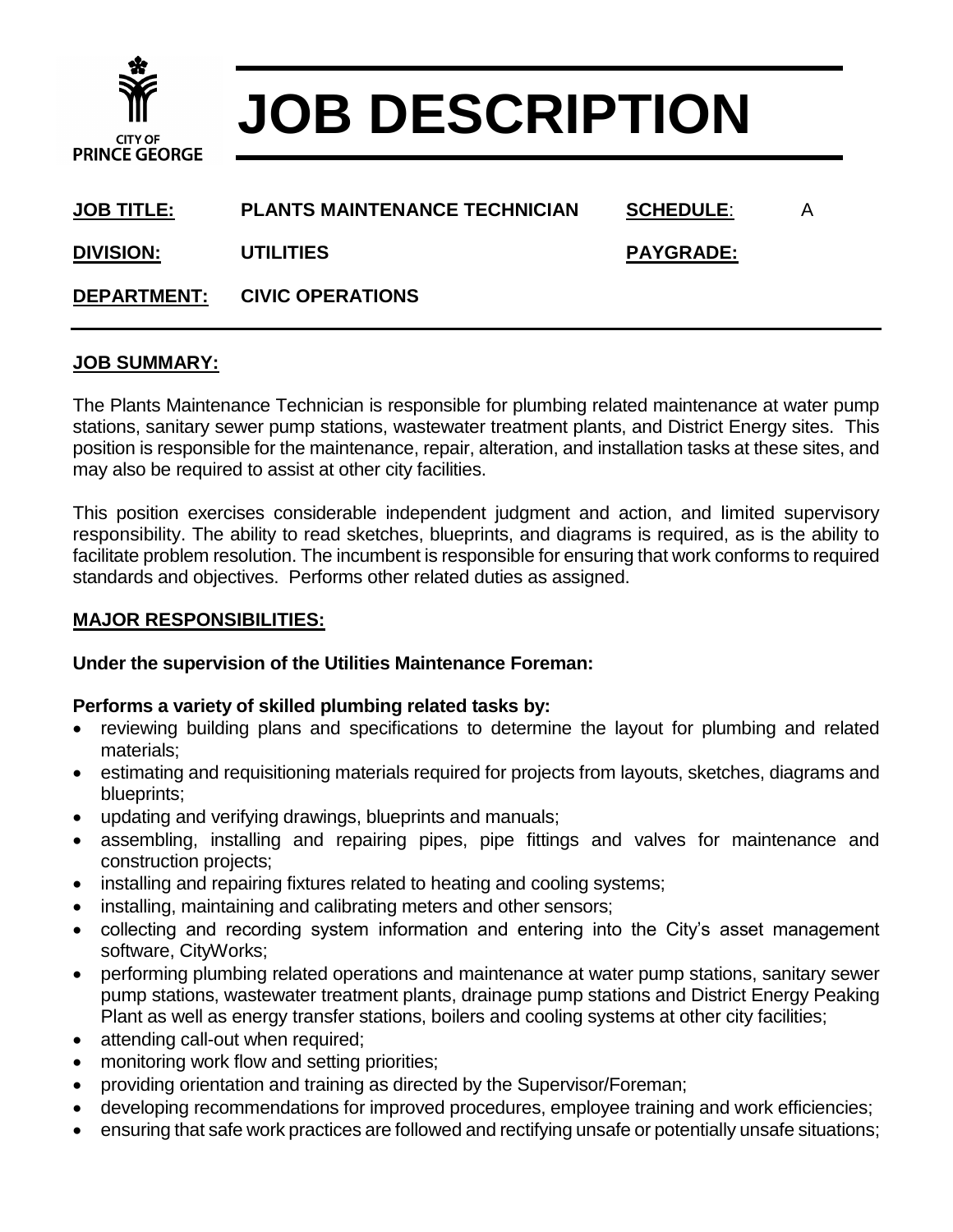• performs other related duties as assigned.

#### **Performs pumps station/lift station, WWTC and District Energy System maintenance related tasks by:**

- carrying out field inspections to maintain the operation of plants, which pertains to the supply and storage of water, heating systems such as boilers and District energy transfer systems, and cooling systems;
- carrying out preventive maintenance, general servicing and repair of plant equipment and related tasks as assigned by the Supervisor and/or Foreman of the area;
- assisting in the installation of new works or plant/equipment alterations;
- maintaining security of each water supply/heating and cooling facility/plant and its alarm systems;
- collecting fluid samples for analysis by laboratories;
- carrying out in-site testing of fluid samples;
- attending call-outs when required;
- providing assistance and guidance on work related matters to water pumphouse and wastewater treatment plant operators as well as other city facilities; and
- performing other related duties as assigned.

## **QUALIFICATIONS:**

**Education:** Grade 12. Valid Inter-Provincial Plumbing Qualification or a B.C Trades Qualification for Plumbing. Certification or endorsements in electrical, refrigeration, gasfitting, power engineering and/or HVAC systems are considered assets.

**Experience:** A minimum of three years' experience as a Journeyman Plumber working in commercial or industrial buildings.

**Knowledge and Skills:** Considerable knowledge of the standard methods, practices, materials, tools and equipment used in HVAC system operation, plumbing maintenance and construction work. Considerable knowledge of the hazards and necessary safety precautions involved in heating/cooling system operations and plumbing work. Considerable knowledge of the applicable bylaws, rules, and regulations governing heating/cooling systems and plumbing work. Knowledge of building codes, legislation, regulations policies and procedures in installations and maintenance. Demonstrated ability and competence in performing a wide variety of skilled power engineering and plumbing tasks. Demonstrated ability to use and operate the tools and equipment used in the plumbing trade in a safe and efficient manner. Ability to understand and carry out oral and written instructions. Ability to work from sketches, blueprints, and diagrams. Ability to estimate the time, equipment, materials, and personnel needed to complete specific tasks and projects. Ability to maintain records and requisition parts and materials as required. Exceptional ability to self-motivate and to function effectively with minimal direction and supervision. Demonstrated judgment and problem-solving abilities. The ability to train staff. Excellent interpersonal skills to build and maintain cooperative working relationships with other City employees. Ability to deal courteously, tactfully, and diplomatically with members of the general public as well as with internal and external customers. Ability to work within, and contribute to, a proactive team environment. Demonstrated commitment to customer service. Sufficient physical strength and stamina to perform the required duties. Knowledge of WorkSafe BC regulations, occupational hazards and safe work procedures